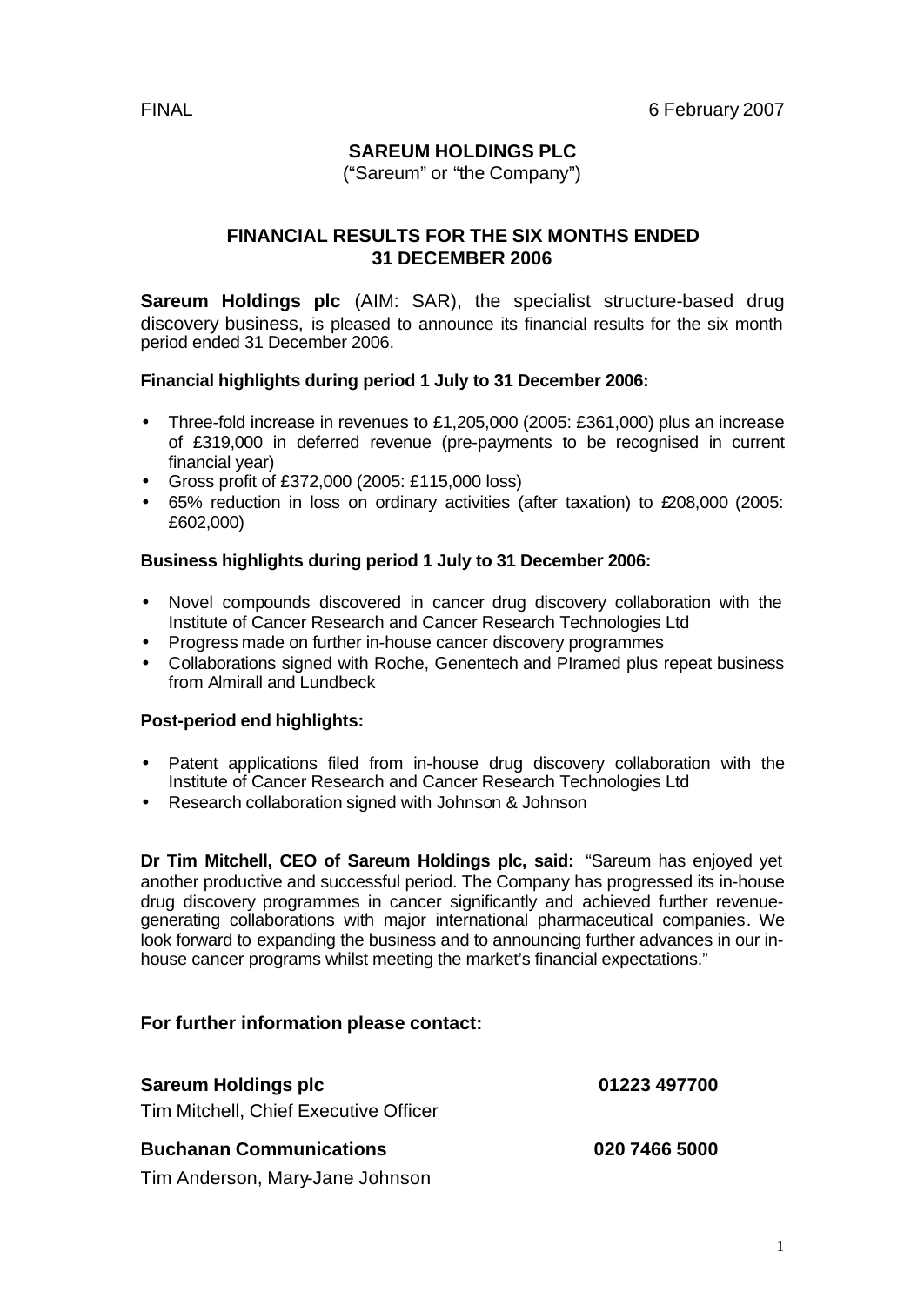### **Notes for Editors**

### **About Sareum Holdings plc**

Sareum Holdings plc is a structure-based drug discovery business headquartered in Cambridge, UK. The Company was formed in August 2003 to discover new drugs for the treatment of cancer. Sareum's unique approach aims to halve the time it takes to discover new drug candidates.

A structure-based approach to drug discovery relies on knowledge of the three-dimensional structure of the proteins that cause disease. Once the structure is known, potential drugs are designed to 'lock-in' to the protein with the aim of reversing or arresting a disease's progression. Knowledge of the structure of the potential drugs and how they 'lock-in' to their target protein assists greatly in the development of high-quality drug candidates. Determining structure is a complex task and requires leading-edge equipment and experienced staff. Sareum's approach to structure determination utilises its proprietary protein expression platform in order to produce multiple recombinant proteins that accelerate structure determination using x-ray crystallography.

Once the structure is determined, the Company's innovative fragment screening platform is used to identify novel chemical templates designed to interact with the target protein. Sareum then uses its high-throughput medicinal chemistry platform to rapidly optimise these molecules and develop the most promising into potential drug candidates.

Sareum aims to successfully deliver drug candidates for licensing to larger pharmaceutical companies at the pre-clinical or early clinical trials stage. This is funded by provision of its specialist drug discovery capabilities to partners in the pharmaceutical and biotechnology industries.

Sareum joined the AIM market of the London Stock Exchange in October 2004 and trades under the symbol SAR. For further information, please visit www.sareum.co.uk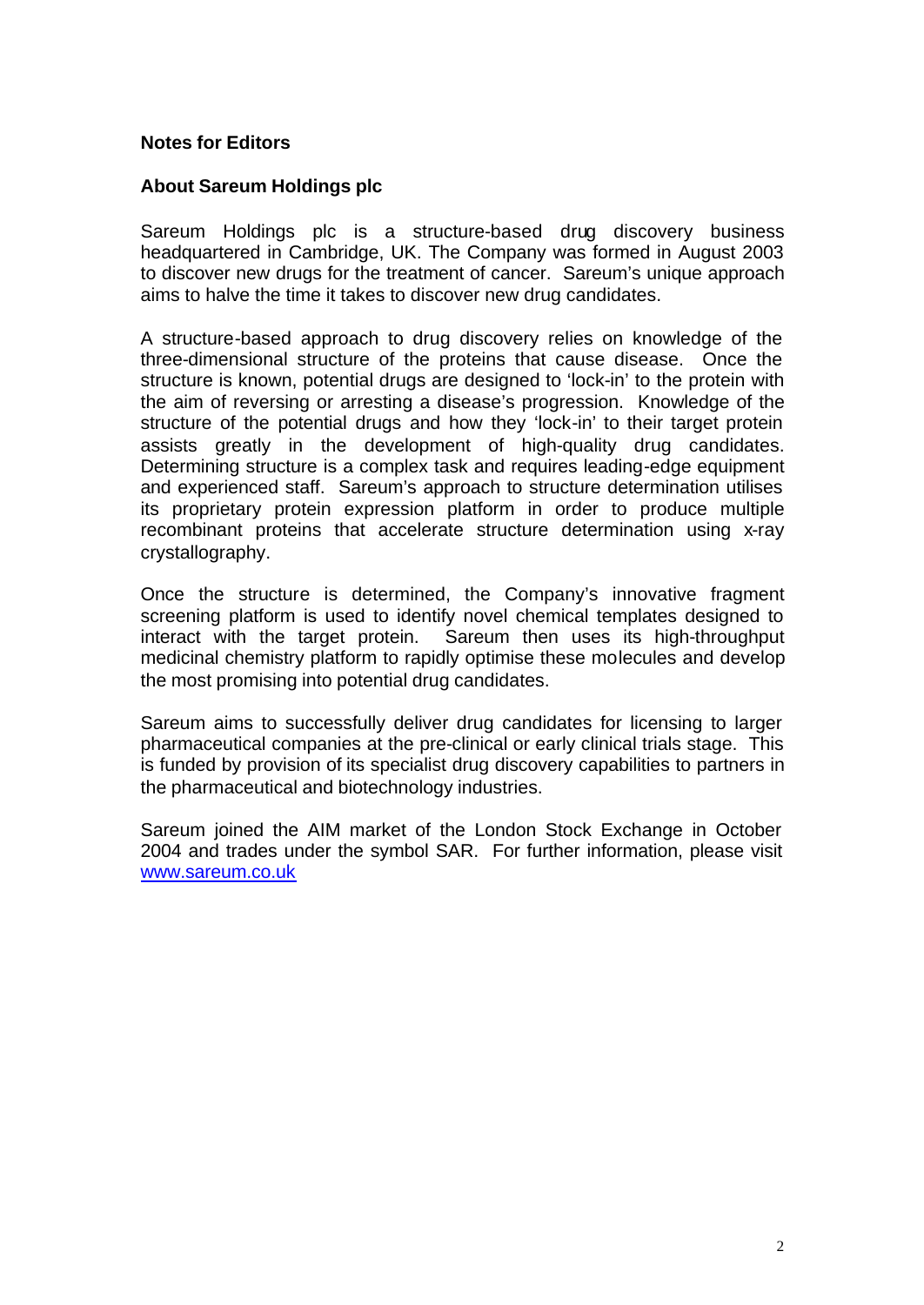### **Interim Results for the six months ended 31 December 2006**

### **Chairman's Statement**

Sareum Holdings plc has enjoyed a further successful trading period, evidencing the ability of the team to consistently focus on the business drivers that build value. We have continued to make significant advances in our in-house cancer drug discovery programmes and in our revenue-generating business where a series of collaborations have been signed with leading pharmaceutical research partners.

It is now abundantly clear that the Sareum technology platform and business model is able to meet the Company's objectives to generate quality anti-cancer drug candidates, specifically targeted against solid tumours, using cash generated from discovery research collaborations with quality partners.

Through its integrated structure-based drug discovery platform and the management team's 90 plus years of pharmaceutical industry experience, Sareum represents a unique offering. The Company provides protein structures and novel drug leads to some of the most prestigious pharmaceutical and biotech partners in the world. Sareum does this with significantly increased speed, delivering solid IP results with great efficiency and flexibility for collaborators. In return Sareum receives fees for service with which it advances its own drug discovery programmes in the field of cancer.

Our in-house drug discovery programme was enhanced by the announcement in August that the Company had achieved substantial progress in its joint research program with Cancer Research Technology Ltd. and the Cancer Research UK Centre for Cancer Therapeutics at the Institute of Cancer Research with the development of novel compound series that showed efficacy in cancer cell models. This has resulted in a number of patent application filings of these compounds and their use in the treatment of cancer. Consequently, we are expecting to be able to nominate a compound to enter pre-clinical development in the next twelve months. The Institute of Cancer Research is one of the world's leading cancer research organisations and thus a prestigious partner for Sareum's in-house research. In addition, we continue to work on a number of other quality cancer targets in our inhouse programmes in addition to the joint venture activities. Further patent applications are expected to be made in the near future.

We have continued to make good progress in securing profitable service collaborations that generate revenues to support our in-house research. In this period, an agreement was reached with Roche, an initial one-year multi-target collaboration was entered into with Genentech and a potential 18-month multidisciplinary drug discovery collaboration started with PIramed. In addition, repeat business was secured from Almirall and Lundbeck. Our existing collaborations continue to progress well, and success milestone payments have been received from our multi-disciplinary drug discovery collaborations with Organon and Idenix. These successes demonstrate the standard of excellence from our growing, expert research team ensures that we both deliver challenging milestones, and build a steady stream of new business from some of the largest and most respected names in this sector.

The overall increase in activity on in-house programmes and fee for service activities resulted in the need to create additional capacity and resource. We are currently upgrading our operations in Cambridge to accommodate additional equipment, to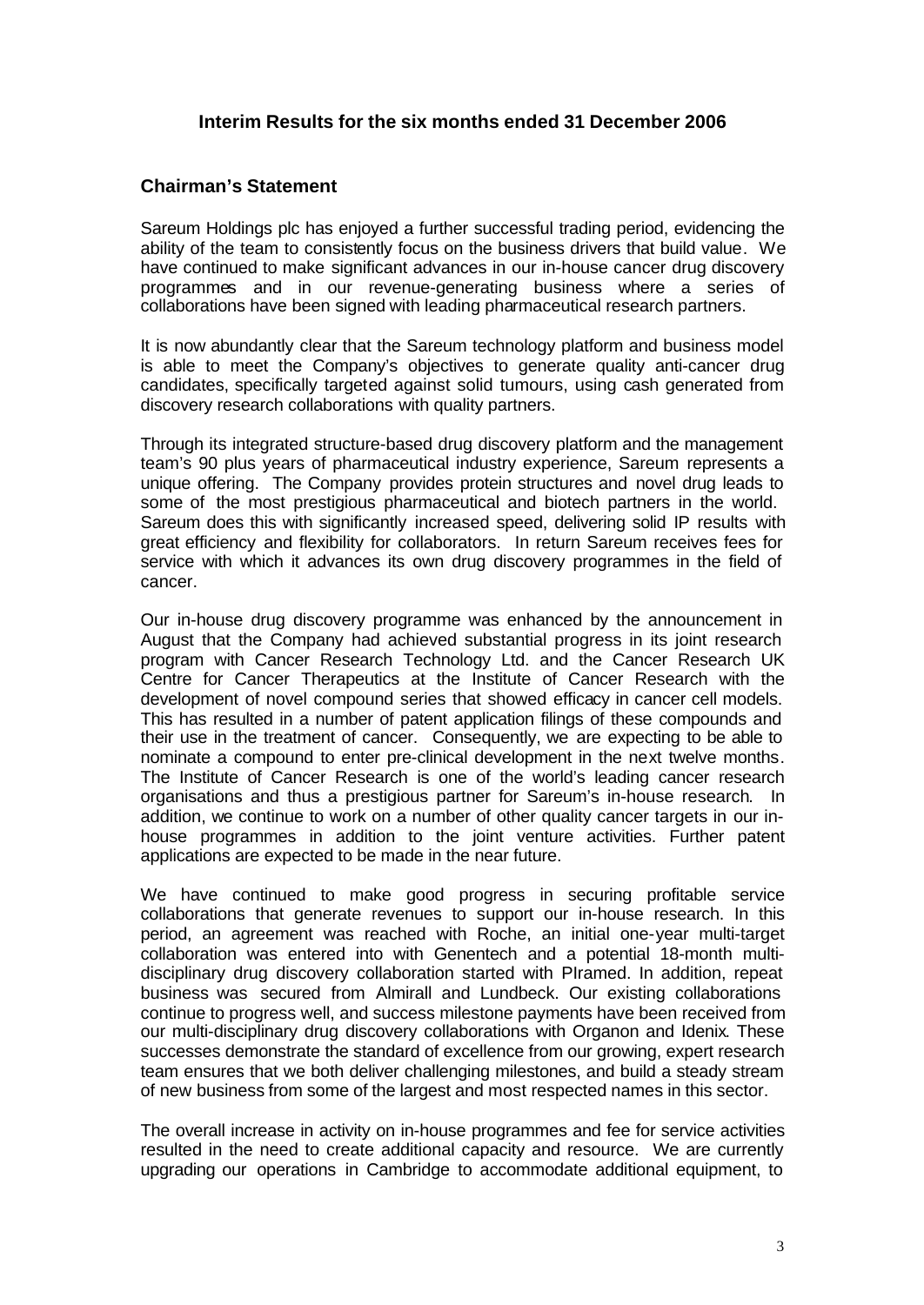create new facilities and to make space for additional staff. The placing of £312,000 in October was made to augment the cash available from our own activities, to fund this investment. The cash position was further underpinned by a placing of £400,000 announced in January.

During this period, revenues of £1,205,000 have been recognised, over one third of which (£423,000) came from success milestone payments., This represented a more than three-fold increase in revenue over the same period last year, and is only 18% less than the revenues reported for the full 2005/06 year. In addition, pre-payments of £401,000 were received in December which will be recognised in the current financial year, an increase of £319,000 compared with June 2006. Thus the total contracted sales for this period are £1,514,000 and in line with Board expectations. We ended the half year with net current assets of £996,000, an increase of over £1 Million including £767,000 cash in bank.

The announcement in January 2007 of a research collaboration with Johnson and Johnson Pharmaceutical R&D adds a further major global pharmaceutical company to Sareum growing list of blue chip collaborators. The Company's order book currently stands at £4 Million achievable over the next 18 months, assuming successful delivery of milestones.

A focus on meeting (or exceeding) customer expectations to maximise the revenue potential of each contract combined with careful management of costs has resulted in a loss on ordinary activities (after taxation) of £208,000. This is approximately one third of that for the same period last year. The Company's short term cash position is expected to improve further in H2 as the revenues from existing contracts and the additional revenues from the contracts signed in this period flow through.

Sareum has demonstrated that it is able to advance its in-house research by developing programmes to plan whilst at the same time investing in strategic alliances to develop candidate drug molecules. In addition, there has been a more than three-fold increase in its revenue generating activities and a healthy cash position. This is a creditable performance and one that reflects the professionalism and commitment of the entire Sareum team to excellence and to generating shareholder value. Sareum will continue to build on this position via expansion of its facilities and advancement of its exciting in-house anti-cancer drug pipeline.

Dr Paul Harper Chairman Sareum Holdings plc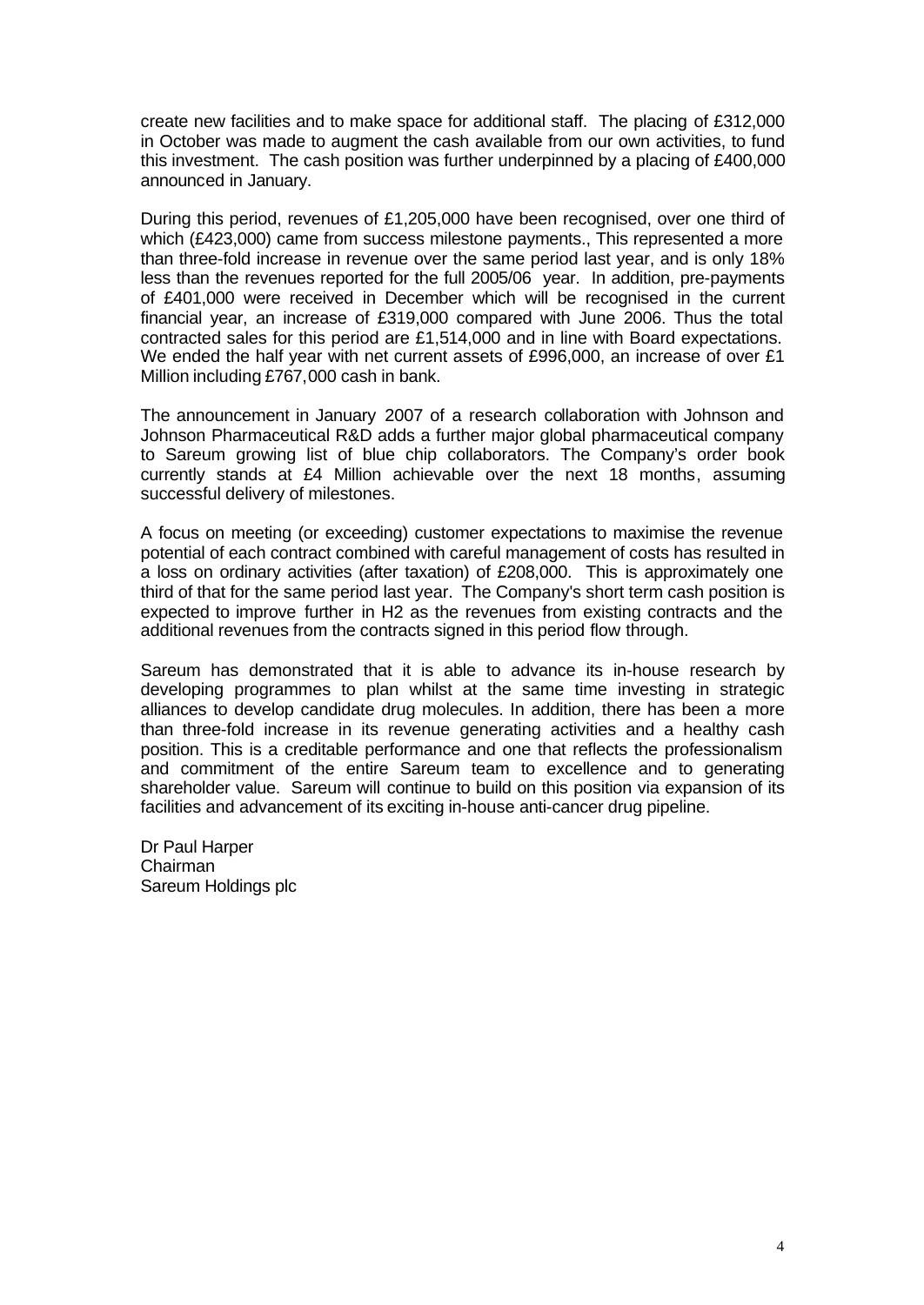# **Sareum Holdings plc**

|                                             | Unaudited                 | Unaudited | Audited    |
|---------------------------------------------|---------------------------|-----------|------------|
|                                             | Half Year to Half Year to |           | Year ended |
|                                             | 31 Dec 06                 | 31 Dec 05 | 30 Jun 06  |
|                                             | £'000                     | £'000     | £'000      |
| <b>Turnover</b>                             | 1,205                     | 361       | 1,476      |
| Cost of sales                               | (833)                     | (476)     | (1,080)    |
| Gross profit (loss)                         | 372                       | (115)     | 396        |
| Administrative expenses                     | (671)                     | (555)     | (1, 146)   |
| <b>Operating loss</b>                       | (299)                     | (670)     | (750)      |
| Interest receivable and similar income      | 5                         | 3         | 10         |
| Interest payable and similar charges        | (5)                       | (7)       | (12)       |
| Loss on ordinary activities before taxation | (299)                     | (674)     | (752)      |
| Tax on loss on ordinary activities          | 91                        | 72        | 128        |
| Loss on ordinary activities after taxation  | (208)                     | (602)     | (624)      |
| Loss per share (pence)                      |                           |           |            |
| <b>Basic and diluted</b>                    | 0.05p                     | 0.17p     | 0.18p      |

### **Unaudited Consolidated Profit & Loss Account for the half year ended 31 December 2006**

5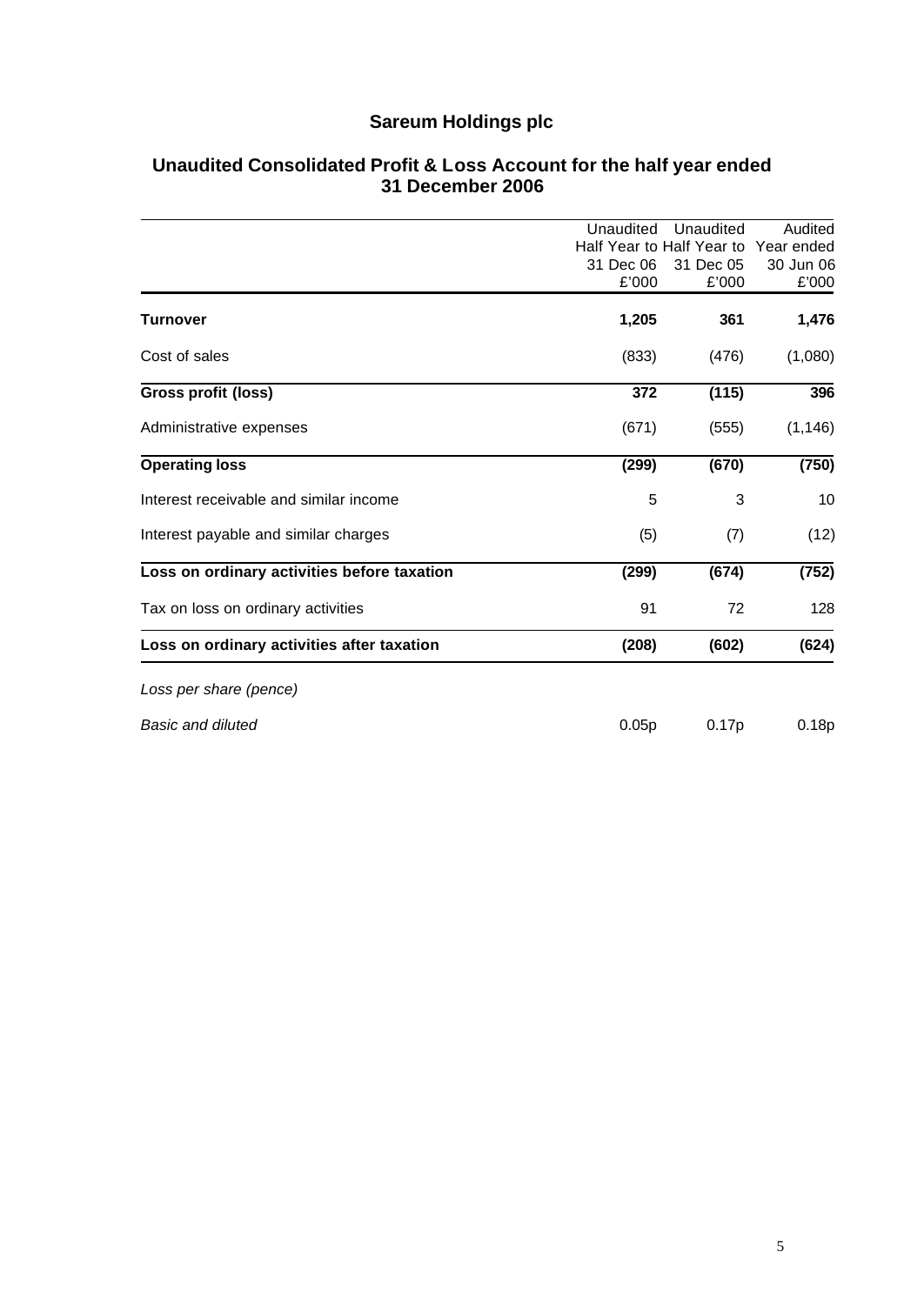# **Sareum Holdings plc**

|                                                         | Unaudited          | Unaudited          | Audited            |
|---------------------------------------------------------|--------------------|--------------------|--------------------|
|                                                         | 31 Dec 06<br>£'000 | 31 Dec 05<br>£'000 | 30 Jun 06<br>£'000 |
| <b>Fixed assets</b>                                     |                    |                    |                    |
| Intangible assets                                       | 14                 | 20                 | 18                 |
| Tangible assets                                         | 720                | 857                | 792                |
|                                                         | 734                | 877                | 810                |
| <b>Current assets</b>                                   |                    |                    |                    |
| Debtors                                                 | 997                | 469                | 437                |
| Cash at bank and in hand                                | 767                | 153                | 528                |
|                                                         | 1,764              | 622                | 965                |
| Creditors: amounts falling due within one year          | (367)              | (403)              | (435)              |
| deferred income                                         | (401)              | (302)              | (82)               |
| <b>Net current assets</b>                               | 996                | (83)               | 448                |
| <b>Total assets less current liabilities</b>            | 1730               | 794                | 1,258              |
| Creditors: amounts falling due after more than one year | (45)               | (77)               | (63)               |
| <b>Net assets</b>                                       | 1,685              | 717                | 1,195              |
| <b>Capital and reserves</b>                             |                    |                    |                    |
| Called up share capital                                 | 112                | 87                 | 93                 |
| Share premium account                                   | 3,767              | 2,594              | 3,088              |
| Merger reserve                                          | $\mathbf 0$        | $\mathbf 0$        | 0                  |
| Profit and loss account                                 | (2, 194)           | (1, 964)           | (1,986)            |
| <b>Equity shareholders' funds</b>                       | 1,685              | 717                | 1,195              |

# **Unaudited Consolidated Balance Sheet as at 31 December 2006**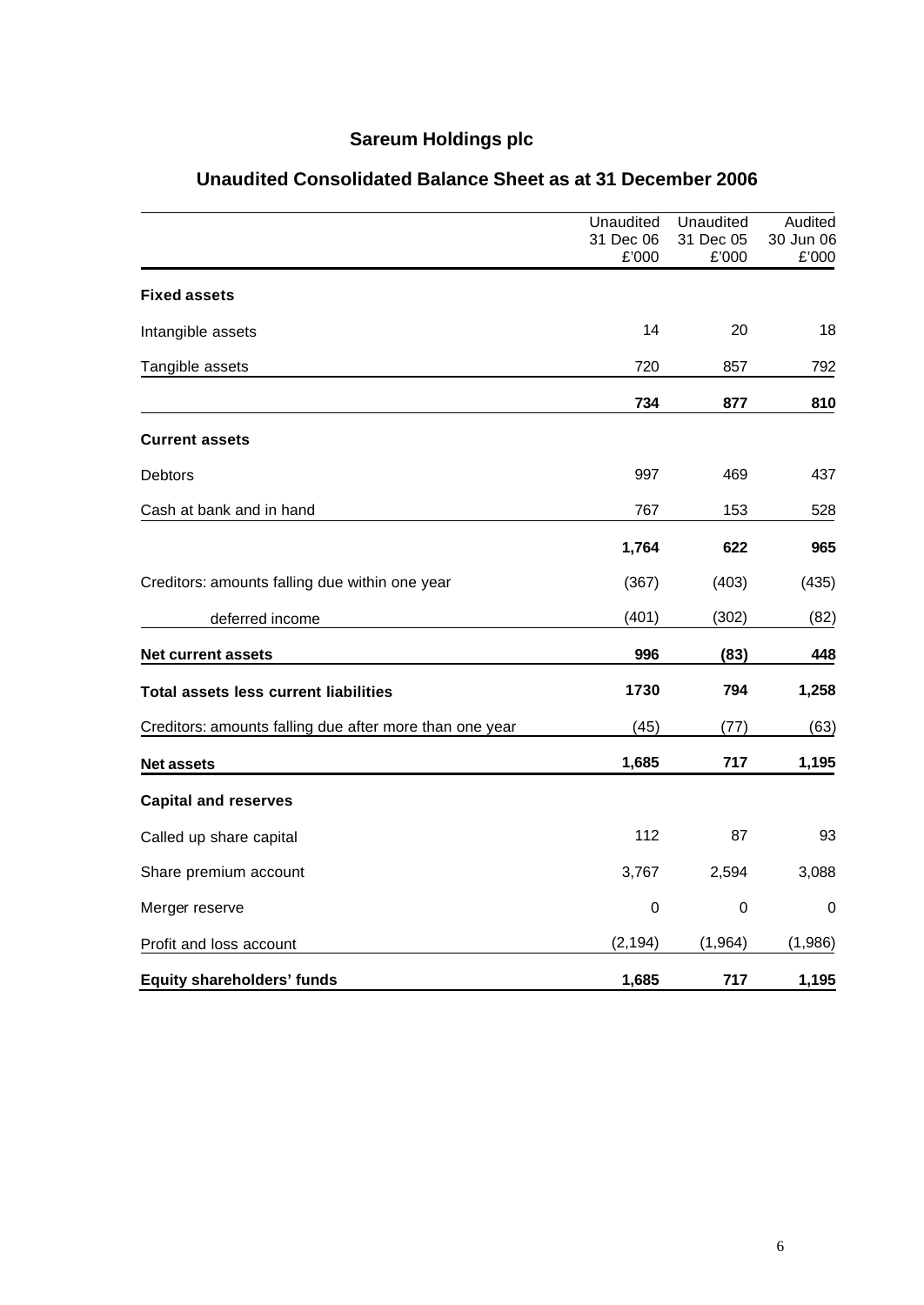# **Sareum Holdings plc Unaudited Consolidated Cash Flow Statement for the half year ended 31 December 2006**

| Increase (decrease) in cash                     | 239                | (288)                                  | 87                 |
|-------------------------------------------------|--------------------|----------------------------------------|--------------------|
| Financing - loans and leases                    | (118)              | 120                                    | (102)              |
| Financing – share issue                         | 698                | 0                                      | 500                |
| Cash flow before financing                      | (341)              | (408)                                  | (311)              |
| Capital Expenditure                             | (54)               | (9)                                    | (66)               |
| Taxation                                        | 128                | 120                                    | 120                |
| Returns on investments and servicing of finance |                    | (4)                                    | (2)                |
| Net cash outflow from operating activities      | (415)              | (467)                                  | (363)              |
|                                                 | 31 Dec 06<br>£'000 | 31 Dec 05<br>£'000                     | 30 Jun 06<br>£'000 |
|                                                 | Unaudited          | Unaudited<br>Half year to Half year to | Audited<br>Year to |

| Reconciliation of operating loss to net cash outflow from operating activities |                                 |                                                              |                                          |
|--------------------------------------------------------------------------------|---------------------------------|--------------------------------------------------------------|------------------------------------------|
|                                                                                | Unaudited<br>31 Dec 06<br>£'000 | Unaudited<br>Half year to Half year to<br>31 Dec 05<br>£'000 | Audited<br>Year to<br>30 Jun 06<br>£'000 |
| Operating profit (loss)                                                        | (299)                           | (670)                                                        | (750)                                    |
| Depreciation and amortisation                                                  | 129                             | 120                                                          | 244                                      |
| Increase in debtors                                                            | (597)                           | (275)                                                        | (67)                                     |
| Increase in creditors                                                          | 352                             | 310                                                          | 210                                      |
| Net cash outflow from operations                                               | (415)                           | (515)                                                        | (363)                                    |

| Reconciliation of net cash flow to movement in net funds |           |                           |           |
|----------------------------------------------------------|-----------|---------------------------|-----------|
|                                                          | Unaudited | Unaudited                 | Audited   |
|                                                          |           | Half year to Half year to | Year to   |
|                                                          | 31 Dec 06 | 31 Dec 05                 | 30 Jun 06 |
|                                                          | £'000     | £'000                     | £'000     |
| Increase/(Decrease) in cash                              | 239       | (288)                     | 87        |
| Cash inflow from financing                               | 119       | 54                        | 102       |
| Change in net funds resulting from cash flows            | 358       | (234)                     | 189       |
| Net funds at period start                                | 332       | 143                       | 143       |
| Net funds at period end                                  | 690       | (91)                      | 332       |

|                  | Analysis of changes in net funds |                   |                    |                    |
|------------------|----------------------------------|-------------------|--------------------|--------------------|
|                  |                                  | 1 Jul 06<br>£'000 | Cash flow<br>£'000 | 31 Dec 06<br>£'000 |
|                  | Cash in hand and at bank         | 528               | 239                | 767                |
| Debt:            | due within one year              | (30)              | (2)                | (32)               |
|                  | Due after one year               | (63)              | 18                 | (45)               |
|                  | Finance lease agreements         | (103)             | 103                |                    |
| <b>Net funds</b> |                                  | 332               | 358                | 690                |